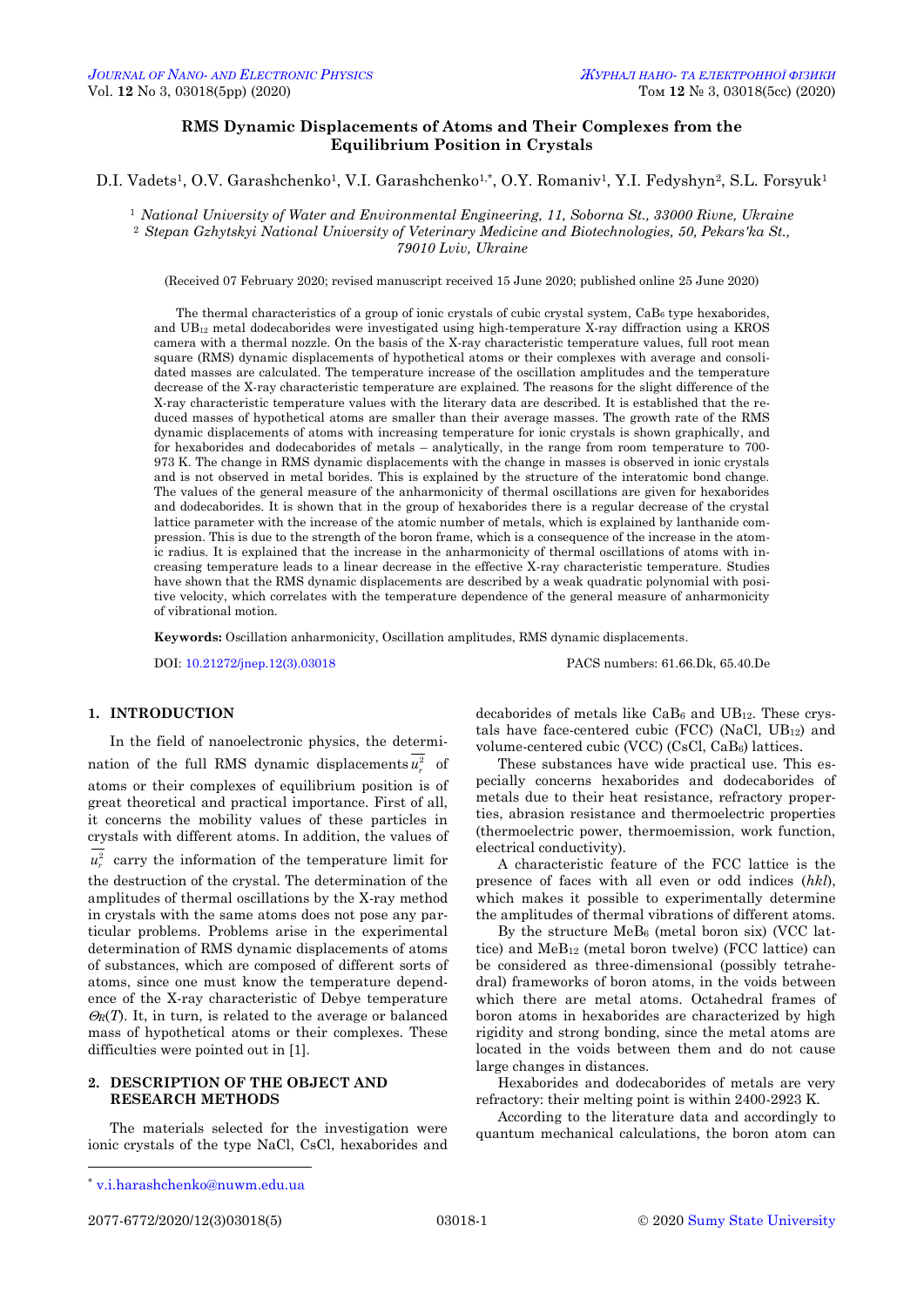form *s*-, *p*-, and *d*-communication functions. It can be assumed that the *s*- and *p*-functions, forming hybrid orbits, are realized in bonds between the boron atoms themselves, whereas the *d*-function, together with the rest of the *p*-functions, provides metal-boron bonds. This leads to the formation of a common conductivity band composed of overlapping levels of metal and boron. For hexaborides of the rare earth metals, a characteristic feature is the metallic nature of their properties with the exception of SmB6. Along with the same characteristics, hexaborides have different, which is manifested in different values  $\mathcal{O}_R(T)$ .

In simple NaCl or CsCl structures, oscillations of hypothetical or real atoms are considered, and in complex  $CaB<sub>6</sub>$  or  $UB<sub>12</sub>$  (dodecaborides) structures, oscillations of both metal atoms and boron frames and reduced hypothetical atoms are considered.

To determine the RMS dynamic displacements  $u_r^2$ of atoms and frames, the method of high-temperature X-ray diffraction in the range from room temperature to 773 K for ionic crystals is selected from equilibrium positions and up to 973 K for metal borides by determining the Debye-Waller factor indices 2 M, which is expressed by the known ratio for cubic structures:

$$
2M = \frac{3h^2T\sum b_i^2}{mk\theta^2 a^2} \bigg[\Phi\bigg(\frac{\theta}{T}\bigg) + \frac{1}{4}\frac{\theta}{T}\bigg],
$$
 (1)

or

$$
2M = \frac{4}{3}\pi^2 \overline{u_0^2} \frac{h^2 + k^2 + l^2}{a^2} = \frac{4}{3}\pi^2 \overline{u_0^2} \frac{\sum b_i^2}{a^2},
$$
 (2)

where  $\boxed{\phi\left(\frac{\theta}{n}\right)+\frac{1}{n}}$  $\Phi\left(\frac{\sigma}{T}\right)+\frac{1}{4}\frac{\sigma}{T}$  =  $\psi\left(\frac{\sigma}{T}\right)$  $\left(\frac{\theta}{\pi}\right) + \frac{1}{\pi} \frac{\theta}{\pi} = \psi\left(\frac{\theta}{\pi}\right)$  $\left[\Phi\left(\frac{\theta}{T}\right) + \frac{1}{4}\frac{\theta}{T}\right] = \psi\left(\frac{\theta}{T}\right)$  i is the Debye function, *h*

is the Planck's constant, *k* is the Boltzmann constant, *Θ* is the effective X-ray characteristic temperature, *T* is the thermodynamic temperature on the Kelvin scale, *a* is the crystal lattice parameter,  $\Sigma b_i^2 = h^2 + k^2 + l^2$  is the sum of squares of crystallographic indices (*hkl*), *m* is the mass of an atom or complex of boron atoms,  $u_r^2$  is the total mean square of the dynamic displacement of an atom or complex of boron atoms.

Assimilating (1) and (2) we have:

$$
\overline{u_r^2} = \frac{9}{4} \frac{h^2 T \psi(x)}{\pi^2 m k \theta^2},\tag{3}
$$

where  $x = \mathcal{O}/T$ .

At  $x = \Theta/T < 2\pi$  function  $\psi(x)$  can be expressed as

$$
\psi(x) = 1 + \alpha \frac{\theta^2}{T^2} \approx 1 + 0,0267 \frac{\theta^2}{T^2}
$$
 (4)

with a relative error of not more than 0.1 % at room temperature and not more than 0.03 % at high research temperatures. The proportionality factor *α* is 0.0267 according to the tabular values of function  $\psi$ .

It can be seen from (3) that to find  $u_r^2$  it is necessary to have the values of the reduced or average hypothetical masses of atoms  $m$  and  $\Theta$ . We took  $m$  the averages *mav* and the consolidated *mcon* masses of hypothetical atoms and their complexes, both in definition  $\mathcal{O}_R(T)$  and in definition  $u_r^2(T)$ . The choice of mass values m depends on the values  $u_r^2$  and  $\Theta$ .

There are various methods for determining the characteristic temperature  $\Theta$ , in particular heat capacity, elastic, X-ray. Among the X-ray methods we have chosen the method of high-temperature X-ray diffraction on a flat film with the help of the "KROS"-type camera with allowance for corrections on temperature diffuse scattering (TDS) of X-rays, the method of determination  $\mathcal{O}_R$  and dependence  $\mathcal{O}_R(T)$ .

We used this method to investigate the substances of cubic crystal system of simple and complex structures. Having analyzed the results, we have come to the conclusion that when determining  $\Theta_R$  and  $u_r^2$  we need to use the masses of atoms or their complexes.

Separate determination of  $u_r^2$  of different atoms by the method described by us in [1] gives illogical values due to the low intensity of the interference lines with odd indices (*hkl*). Therefore, for the separate determination of  $u_r^2$  of cations and anions or complexes, we calculated using the conventional formula (3), taking the values  $\Theta_R$  common to different atoms and their groups for a given substance.

The initial data were the values of the logarithm of the relative intensity  $ln(III_0)$  of the interference maximum (*hkl*) at room temperature  $T_0$  and at  $T(T \geq T_0)$ , similarly to the logarithm of the relative products of the intensity factors  $\ln(B/B_0)$ , except Debye's  $e^{-2M}$ , the correction  $\beta$  and  $\beta_0$  on the TDS, crystal lattice parameters *α* and *α*0, the summed masses of hypothetical atoms or their carcasses.

From the analysis of high melting temperatures of metal borides, it follows that the values  $\Theta_R$  for them must be high and  $u_r^2$  small. This is possible with the assumption of oscillations of the frames of boron atoms as a whole. Therefore,  $u_r^2$  masses of metal, the masses of boron frames, and their summed masses of hypothetical lattice atoms were taken into account in the calculations. The technology of sample preparation was similar to that in [2, 3].

The calculations of  $u_r^2$  are based on the values of the temperature dependences  $\alpha(t)$  and  $\Theta_R(T)$ , which we published in our previous works.

## **3. DESCRIPTION AND ANALYSIS OF RESULTS**

The results of the investigation of the temperature dependence of the total RMS dynamic displacements of atoms on the equilibrium position for the selected ion crystals are presented in Fig. 1-Fig. 4, and for the borides and dodecaborides are given selectively in Table 1 and Table 2.

The researches have shown that the full RMS dynamic displacements  $u_{r \text{ red}}^2(t)$  of hypothetical atoms with reduced masses are larger than the hypothetical ones with average masses. The difference between  $u_{r \text{ red}}^2(t)$  and  $u_{r \text{ arc}}^2$ is larger in crystals with a larger difference in the mass of the constituent atoms, such as in  $KJ$ , ThB $_6$  or UB<sub>12</sub>.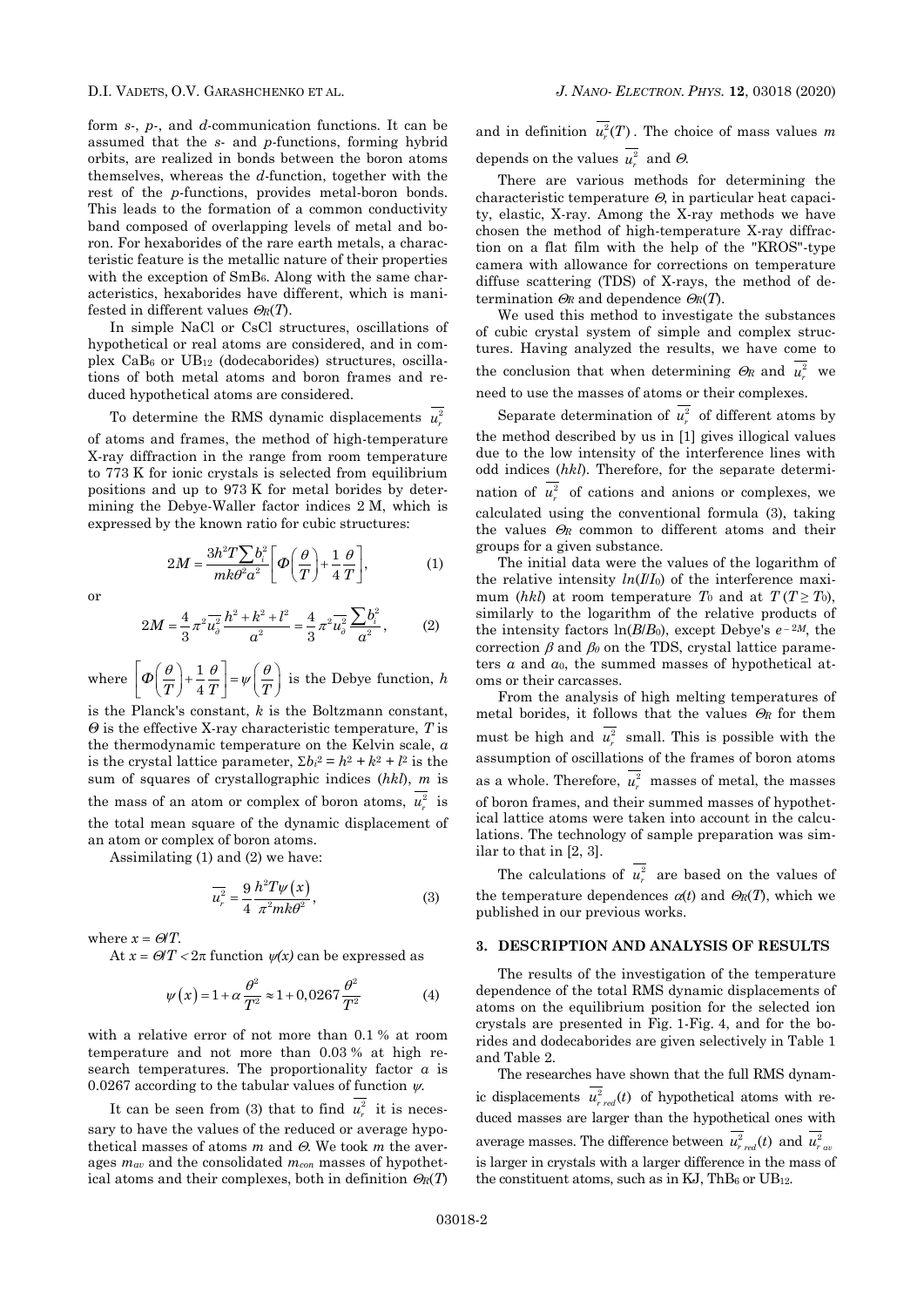

**Fig.** 1 – Temperature dependence  $u_r^2(T)$  of hypothetical and real ions in NaCl crystals:  $\blacksquare - u_r^2$  Na,  $\bullet - u_r^2$  Cl,  $\square - u_{r\ red}^2$ ,  $\circ$  $u_{r\,av}^2$ ,  $u_{r\,red}^2(T) = 9.417\cdot10^{-23} + 1.191\cdot10^{-24}t + 1.386\cdot10^{-27}t^2$ ;  $u_{r_{av}}^2(T) = 8.989 \cdot 10^{-23} + 1.137 \cdot 10^{-24} t + 1.323 \cdot 10^{-27} t^2$ 



**Fig.** 3 – Temperature dependence  $u_r^2(T)$  of hypothetical and real ions in KBr crystals:  $\blacksquare - u_r^2$  K,  $\blacklozenge - u_r^2$  Br,  $\square - u_{r\ red}^2$ ,  $\circ$  $u_{r\,\,av}^2$ ,  $u_{r\,\,red}^2(T)$  = 6.058·10<sup>-23</sup> + 1.998·10<sup>-24</sup>t + 1.940·10<sup>-27</sup>t<sup>2</sup>;  $u_{r_{av}}^2(T) = 5.345 \cdot 10^{-23} + 1.763 \cdot 10^{-24} t + 1.712 \cdot 10^{-27} t^2$ 



**Fig.** 4 – Temperature dependence  $u_r^2(T)$  of hypothetical and real ions in crystals of KI:  $\blacksquare - u_r^2$  K,  $\bullet - u_r^2$  I,  $\square - u_{r\ red}^2$ ,  $\circ$  $u_{r\,av}^2$ ,  $u_{r\,red}^2(T) = -8.615 \cdot 10^{-23} + 3.950 \cdot 10^{-24}t + 2.244 \cdot 10^{-27}t^2$ ;  $u_{r\,av}^{2}(T) = -6.205 \cdot 10^{-23} + 2.845 \cdot 10^{-24} t + 1.616 \cdot 10^{-27} t^{2}$ 

**Table 1 –** The temperature dependence of the RMS dynamic displacements of atoms on the equilibrium position for borides and dodecaborides

| Boride            | $\overline{u}_{r\, red}^2(t)$                                                                                |
|-------------------|--------------------------------------------------------------------------------------------------------------|
| $\rm CaB_6$       | $\overline{u_{r \, red}^2}(t) = 6.181 \cdot 10^{-23} + 4.433 \cdot 10^{-25}t + 2.564 \cdot 10^{-28}t^2$      |
| SrB <sub>6</sub>  | $\overline{u_{r \, red}^2}(t) = 1.093 \cdot 10^{-22} + 2.438 \cdot 10^{-26}t + 5.744 \cdot 10^{-28}t^2$      |
| $YB_6$            | $\overline{u_{r \text{ red}}^2}(t) = 5.932 \cdot 10^{-23} + 4.602 \cdot 10^{-25}t + 2.369 \cdot 10^{-28}t^2$ |
| BaB <sub>6</sub>  | $u_{r\,red}^2(t) = 2.146 \cdot 10^{-22} + 3.325 \cdot 10^{-25}t + 1.555 \cdot 10^{-27}t^2$                   |
| LaB <sub>6</sub>  | $u_{r \, red}^2(t) = 6.041 \cdot 10^{-23} + 5.160 \cdot 10^{-25}t + 2.700 \cdot 10^{-28}t^2$                 |
| LaB <sub>6</sub>  | $u_{r,red}^2(t) = 6.041 \cdot 10^{-23} + 5.160 \cdot 10^{-25}t + 2.700 \cdot 10^{-28}t^2$                    |
| CeB <sub>6</sub>  | $\overline{u_{r\ red}^2}(t) = 5.875\cdot 10^{-23} + 5.127\cdot 10^{-25}t + 1.722\cdot 10^{-28}t^2$           |
| $PrB_6$           | $\overline{u_{r\,red}^2}(t) = 6.346 \cdot 10^{-23} + 3.891 \cdot 10^{-25}t + 2.662 \cdot 10^{-28}t^2$        |
| NdB <sub>6</sub>  | $\overline{u_{r\,red}^2}(t) = 5.693 \cdot 10^{-23} + 3.085 \cdot 10^{-25}t + 1.187 \cdot 10^{-28}t^2$        |
| $SmB_6$           | $u_{r\,red}^2(t) = 1.170 \cdot 10^{-22} + 3.354 \cdot 10^{-25}t + 1.267 \cdot 10^{-27}t^2$                   |
| EuBe              | $\overline{u_{r\ red}^2}(t) = 5.655 \cdot 10^{-23} + 1.546 \cdot 10^{-25}t + 8.821 \cdot 10^{-29}t^2$        |
| ${\rm YbB_6}$     | $u_{\text{red}}^2(t) = 6.064 \cdot 10^{-23} + 5.899 \cdot 10^{-25}t + 1.547 \cdot 10^{-28}t^2$               |
| ${\rm ThB_6}$     | $\overline{u_{r \, red}^2}(t) = 6.125 \cdot 10^{-23} + 2.731 \cdot 10^{-25}t + 1.893 \cdot 10^{-28}t^2$      |
| $_{\rm TbB_{12}}$ | $\overline{u_{r\,red}^2}(t) = 6.216\cdot 10^{-23} + 2.421\cdot 10^{-25}t + 1.384\cdot 10^{-28}t^2$           |
| $D_yB_{12}$       | $u_{r\,red}^2(t) = 6.010 \cdot 10^{-23} + 1.314 \cdot 10^{-25}t + 8.231 \cdot 10^{-29}t^2$                   |
| $HoB_{12}$        | $u_{r\,red}^2(t) = 5.975\cdot 10^{-23} + 1.680\cdot 10^{-25}t + 9.922\cdot 10^{-29}t^2$                      |
| $ErB_{12}$        | $u_{r \, red}^2(t) = 6.055 \cdot 10^{-23} + 4.336 \cdot 10^{-26}t + 1.381 \cdot 10^{-28}t^2$                 |
| $\rm{TmB_{12}}$   | $u_{r \, red}^2(t) = 5.977 \cdot 10^{-23} + 2.200 \cdot 10^{-25}t + 9.890 \cdot 10^{-29}t^2$                 |
| $\rm UB_{12}$     | $u_{r,red}^2(t) = 6.191 \cdot 10^{-23} + 1.176 \cdot 10^{-25}t + 1.210 \cdot 10^{-28}t^2$                    |

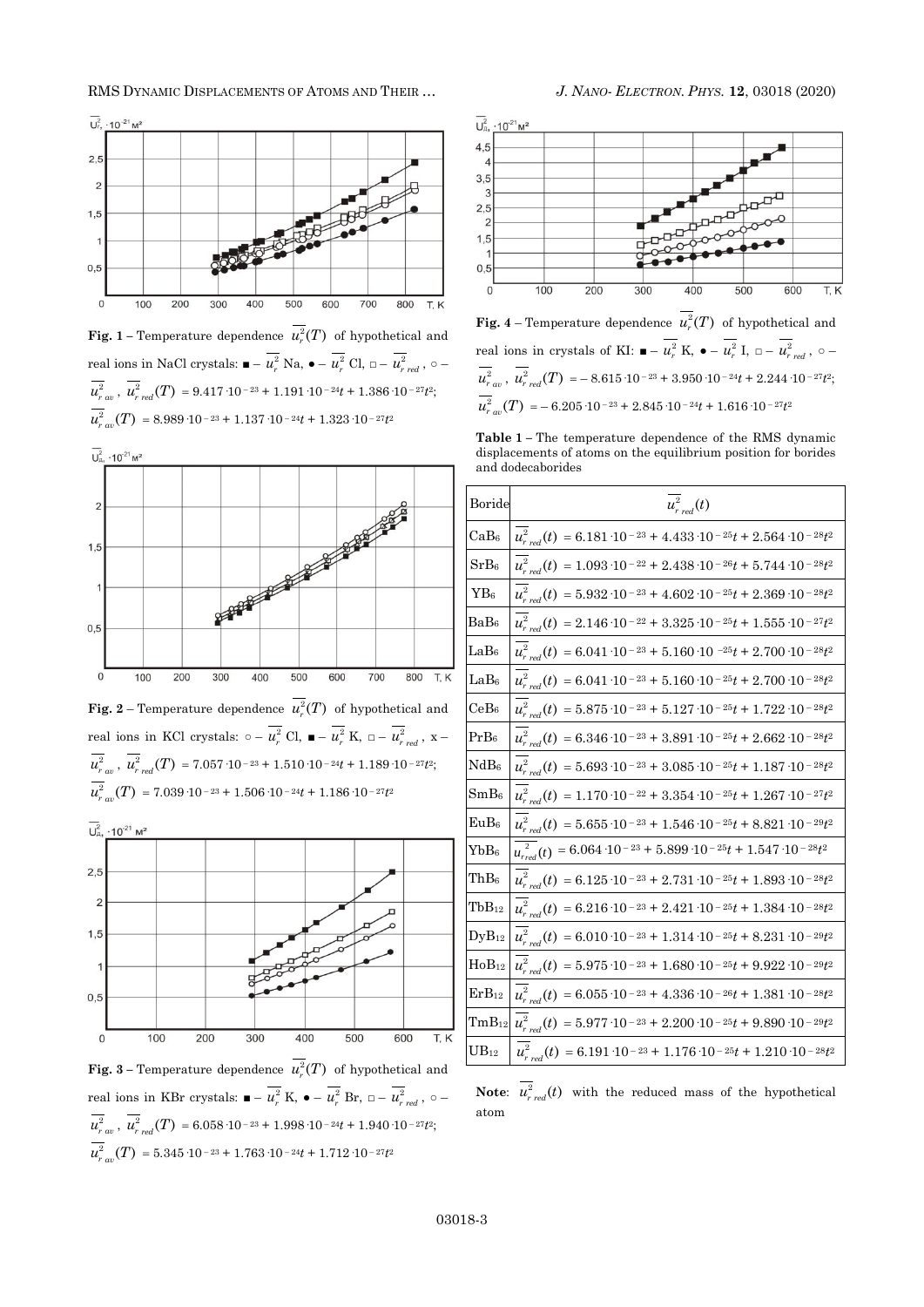**Table** 2 – A general measure of anharmonicity  $(d \ln \Theta dT)(t)$  for hexaborides and dodecaborides

| Hexaborides/<br>Dodecaborides | $(d \ln \Theta dT)(t)$                                                  |
|-------------------------------|-------------------------------------------------------------------------|
| CaB <sub>6</sub>              | $(d \ln \Theta dT)(t) = -1.239 \cdot 10^{-4} - 1.831 \cdot 10^{-8}t$    |
| SrB <sub>6</sub>              | $(d \ln \Theta dT)(t) =$ - 2.521 $\cdot$ 10 - 4 - 9.781 $\cdot$ 10 - 8t |
| $YB_6$                        | $(d \ln \Theta dT)(t) = -1.145 \cdot 10^{-4} - 1.538 \cdot 10^{-8}t$    |
| BaB <sub>6</sub>              | $(d \ln \Theta dT)(t) = -3.424 \cdot 10^{-4} - 2.426 \cdot 10^{-7}t$    |
| LaB <sub>6</sub>              | $(d \ln \Theta/dT)(t) = -1.199 \cdot 10^{-4} - 1.701 \cdot 10^{-8}t$    |
| CeB6                          | $(d \ln \Theta dT)(t) = -7.277 \cdot 10^{-5} - 5.837 \cdot 10^{-9}t$    |
| PrB <sub>6</sub>              | $(d \ln \Theta/dT)(t) = -1.319 \cdot 10^{-4} - 2.103 \cdot 10^{-8}t$    |
| NdB <sub>6</sub>              | $(d \ln \Theta dT)(t) = -6.152 \cdot 10^{-5} - 4.105 \cdot 10^{-9}t$    |
| SmB <sub>6</sub>              | $(d \ln \Theta dT)(t) = -2.953 \cdot 10^{-4} - 1.515 \cdot 10^{-7}t$    |
| EuB <sub>6</sub>              | $(d \ln \Theta dT)(t) = -5.011 \cdot 10^{-5} - 2.681 \cdot 10^{-9}t$    |
| YbB <sub>6</sub>              | $(d \ln \Theta dT)(t) = -5.191 \cdot 10^{-5} - 2.885 \cdot 10^{-9}t$    |
| ThB <sub>6</sub>              | $(d \ln \Theta dT)(t) = -1.126 \cdot 10^{-4} - 1.485 \cdot 10^{-8}t$    |
| $TbB_{12}$                    | $(d \ln \Theta dT)(t) = -8.105 \cdot 10^{-5} - 7.328 \cdot 10^{-9}t$    |
| $\rm DyB_{12}$                | $(d \ln \Theta dT)(t) = -3.833 \cdot 10^{-5} - 1.544 \cdot 10^{-9}t$    |
| $HoB_{12}$                    | $(d \ln \Theta/dT)(t) = -6.034 \cdot 10^{-5} - 3.943 \cdot 10^{-9}t$    |
| $ErB_{12}$                    | $(d \ln \Theta/dT)(t) = -1.632 \cdot 10^{-4} - 3.398 \cdot 10^{-8}t$    |
| $TmB_{12}$                    | $(d \ln \Theta/dT)(t) = -5.140 \cdot 10^{-5} - 2.826 \cdot 10^{-9}t$    |
| $LuB_{12}$                    | $(d \ln \Theta dT)(t) = -1.218 \cdot 10^{-4} - 1.764 \cdot 10^{-8}t$    |
| $UB_{12}$                     | $(d \ln \Theta dT)(t) = -9.170 \cdot 10^{-5} - 9.533 \cdot 10^{-9}t$    |

The researches have shown that the full RMS dynamic displacements  $u_{r \text{ red}}^2(t)$  of hypothetical atoms with reduced masses are larger than the hypothetical ones with average masses. The difference between  $u_{rad}^2(t)$  and  $u_{rad}^2(t)$  is larger in crystals with a larger difference in the mass of the constituent atoms, such as in KJ, Th $B_6$  or UB12.

The dependence  $u_r^2(T)$  is described by a weak quadratic polynomial with positive velocity, which correlates with the temperature dependence of the general measure of anharmonic vibration motion  $(d \ln \Theta_R/dT)$ . The pattern of increasing crystal lattice parameter in the  $NaCl < KCl < KBr < KJ$  series is revealed, which is related to the increase in the ion radii of the constituent crystals and the decrease in the effective X-ray characteristic temperature in the same series, which is explained by the increase in the anharmonicity of thermal oscillations.

The growth rates of  $u_{r \text{ red}}^2(t)$  and  $u_{r \text{ av}}^2(t)$  in the experimental ion crystals are analytically expressed by the corresponding ratios given in the work [4].

For ionic crystals with a small difference of reduced and average masses (NaCl, KCl), the growth rate  $u_r^2$  of hypothetical ions is almost the same. In KBr and KJ crystals, with a significant difference of reduced and average masses, the growth rate  $u_{r_{red}}^2$  and  $u_{r_{av}}^2$  is significant but of the same type. This concerns to CsCl, although the crystal structure is also affected in this case.

In the group of hexaborides, there is a regularity of decrease in the crystal lattice parameter with increasing atomic number of metals, which is explained by lanthanide compression, with the exception of ErB<sub>6</sub> and YbB6. This is explained by the strength of the boron framework, which is a consequence of the increase in the atomic radius, for example, in Yb, which is in a

two-wave boride state unlike other metals of the cerium subgroup.

Increase in the anharmonicity of thermal vibrations of atoms with increasing temperature leads to a linear decrease in the effective X-ray characteristic temperature. Depending on the method of calculating the magnitude  $\Theta$  (by elastic, heat, X-ray, and other mixed characteristics, including the use of values of the reduced and average masses of hypothetical atoms and their complexes), the characteristic temperatures are different. So when using the combined masses  $\mathcal{O}_R$  is greater than when using the average masses. The values of  $\mathcal{O}_R$ are closer in magnitude to those  $\Theta$  obtained by the elastic characteristics.

A clearer pattern is a slight decrease in the lattice parameter *a* of dodecaborides as the ordinal number grows in the Mendeleyev periodic table, however, there is no explicit pattern for  $\mathcal{O}_R$  and for the universal measure of anharmonicity  $d\ln\Theta_R/dT$ . However, in the case of substances of type MeB<sub>6</sub> and MeB<sub>12</sub>, the full RMS dynamic displacement values  $u_r^2$  from equilibrium positions increase with increasing temperature. Universal measures of anharmonicity also increase in size, which is explained by the weakening of interatomic bonds and the temperature decrease  $\mathcal{O}_R(T)$ .

#### **4. CONCLUSIONS**

On the basis of the experimental data for the determination of the crystal lattice parameter and the effective X-ray characteristic temperature  $\mathcal{O}_R(T)$ , the temperature dependence  $u_r^2(T)$  of the full RMS dynamic displacements on the equilibrium position of atoms and their complexes for a wide class of NaCl, CsCl,  $CaB<sub>6</sub>$  and  $UB<sub>12</sub>$  cubic substances is calculated. It is set up that the values of  $\mathcal{O}_R$  and  $u_r^2$  depend not only on the temperature, but also on the values of the reduced or average masses (*mred*, *mav*) of atoms and their complexes taken in the calculations.

It is established that the magnitude of the reduced masses of hypothetical atoms are smaller than their average masses  $(m_{red} < m_{av})$ . This, in turn, leads to that  $u_{rad}^2(t) > u_{rad}^2(t)$  at all temperatures.

Rapid growth  $\alpha(T)$  with temperature for the test substances in the range 293-773 K (ionic crystals) and 293-973K (metal borides) is described by the increasing quadratic polynomial, whereas  $\mathcal{O}_R(T)$  is described by a linear recession. The temperature rise of all species  $u_r^2(T)$  is described by a slight quadratic dependence. The temperature dependences  $\alpha(T)$ ,  $\Theta_R(T)$  and  $u_r^2(T)$ are explained by the anharmonic nature of the thermal vibrations of atoms and their complexes. By the magnitude, a general measure of the an-

harmonicity of thermal fluctuations  $d \ln \Theta_R/dT$  is smallest in  $UB_{12}$ -type compounds, is greater in  $CaB<sub>6</sub>$ -type compounds, and even greater in ionic crystals. These values differ twice.

According to the literature, a slight difference in values is explained not only by different methods of study and mathematical processing of experimental